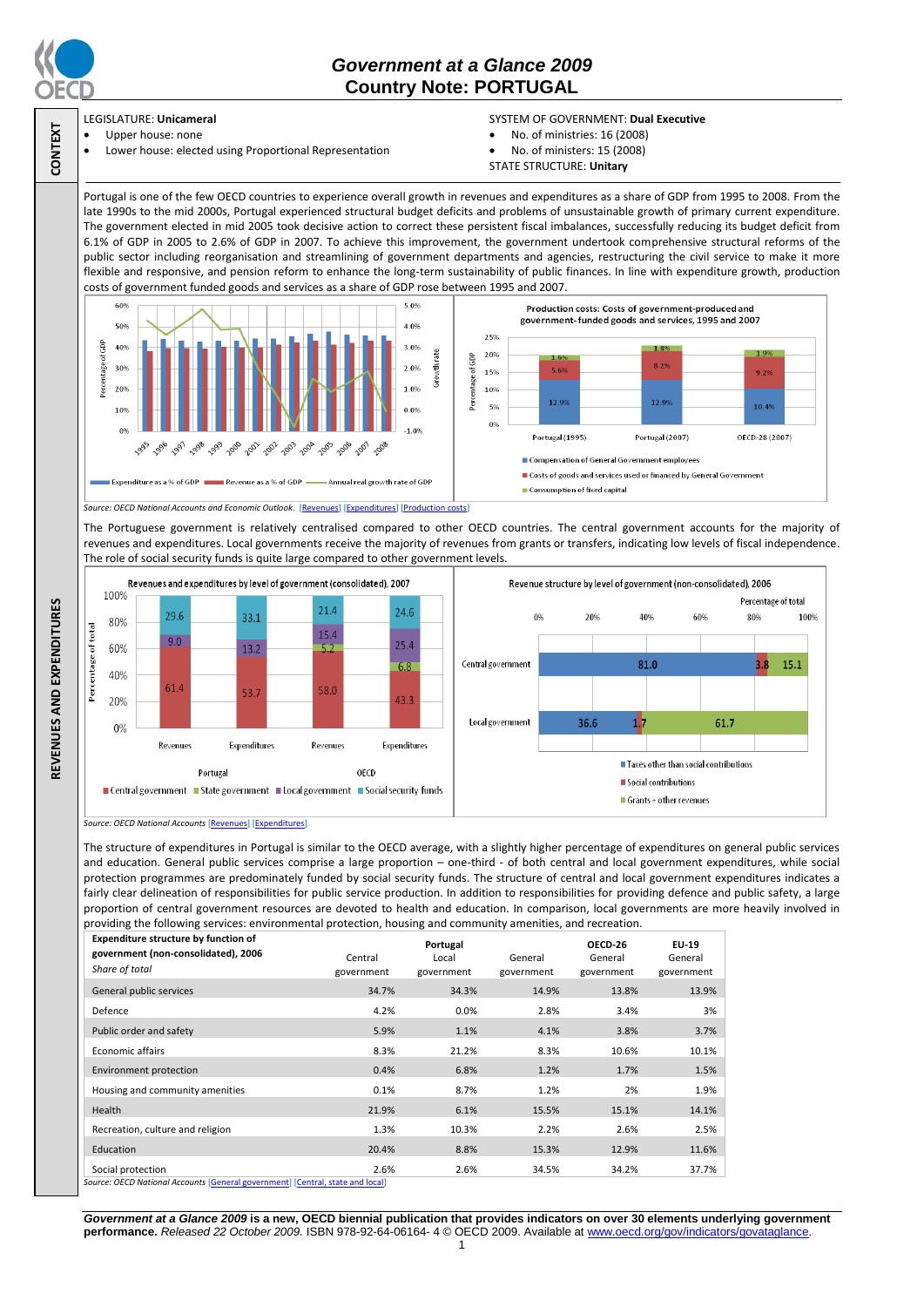



In 2005, the Portuguese government employed 13.5% of the total labour force, just below the OECD average of 14%. Government employment in Portugal is highly centralised, with over threequarters of staff employed by the central government.

*Note: While the 2005 data for sub-central governments include information about government employment in the Madeira Autonomous Region, these data are not included in the 1996 data. If these data are included, sub-central government employment as a percentage of the total labour force is 2.9% in 1996.*

*Source: OECD Comparison of Employment in the Public Domain Survey and Labour Force Survey*

[\[General government employment\]](http://dx.doi.org/10.1787/723622503117) [\[Distribution by level\]](http://dx.doi.org/10.1787/723627140760)

Females represent a larger proportion of the central government workforce than the general labour force. Female participation in the central government workforce is much higher in Portugal than the OECD average. Portugal is one of the leading countries in the OECD in terms of the representation of women in senior positions (34 % vs. 23%) and is also a leader in terms of their representation in administrative positions (84% vs. 52.5%). The central government workforce is ageing more quickly than the larger labour force. *Source: OECD Strategic HRM Survey and Labour Force Survey*

[\[Female participation\]](http://dx.doi.org/10.1787/723642841533) [\[Ageing\]](http://dx.doi.org/10.1787/723656070327)

The Portuguese central government has delegated a modest level of authority for various HRM functions to line ministries. Staff are recruited for positions characterised by a career or activity, and the majority of appointments are made by contract. Performance assessments are used in certain HRM decisions and are, since 2008, a remuneration component of staff. Recent HRM reforms include shifting to contracts for most hiring, reducing the number of careers and career categories, strengthening the performance basis for career advancement and compensation, establishing a new mobility system, and adopting hiring constraints to reduce public employment. In addition, management positions are governed by a particular statute which is set out in a specific piece of legislation. *Source: OECD Strategic HRM Survey* 

[\[Delegation\]](http://dx.doi.org/10.1787/723663744332) [\[Recruitment\]](http://dx.doi.org/10.1787/723668744361) [Performance]

While current budgeting in Portugal has medium-term aspects, the central government does not have a comprehensive medium-term expenditure framework. In performance budgeting, Portugal lags behind other OECD countries because it does not have a government-wide strategy for developing performance information. Portugal is reforming its budget process and plans to introduce a medium-term expenditure framework and programme budgeting. There is some flexibility regarding reallocations once the budget act is approved by Parliament, such as shifts from within line items or budget chapters, although the functional category implicit to the budget remains unchanged.

*Source: OECD International Budget Practices and Procedures Database.* [\[Medium-term\]](http://dx.doi.org/10.1787/723856770865) [\[Performance budgeting\]](http://dx.doi.org/10.1787/723863437686) [\[Executive flexibility\]](http://dx.doi.org/10.1787/723876713213) OECD Journal on Budgeting[: www.oecd.org/gov/budget/journal](http://www.oecd.org/gov/budget/journal)

Portugal has prioritised e-government development as part of its Simplex Programme to reduce administrative burdens and has set the goal to have all basic public services available online by 2010. As a result, Portugal is a leader with regard to sophistication and online availability. While relatively low levels of broadband penetration can impede citizen's use of e-government resources, businesses' use remains high.

*Source: United Nations E-Government Readiness Knowledge Base, Eurostat.* [\[Readiness\]](http://dx.doi.org/10.1787/724248078408) [\[Uptake\]](http://dx.doi.org/10.1787/724264662272)

[\[OECD E-Government Publications\]](http://www.oecd.org/document/40/0,3343,en_2649_34129_41342248_1_1_1_1,00.html)

*Government at a Glance 2009* **is a new, OECD biennial publication that provides indicators on over 30 elements underlying government performance.** *Released 22 October 2009.* ISBN 978-92-64-06164- 4 © OECD 2009. Available at www.oecd.org/gov/indicators/govataglance.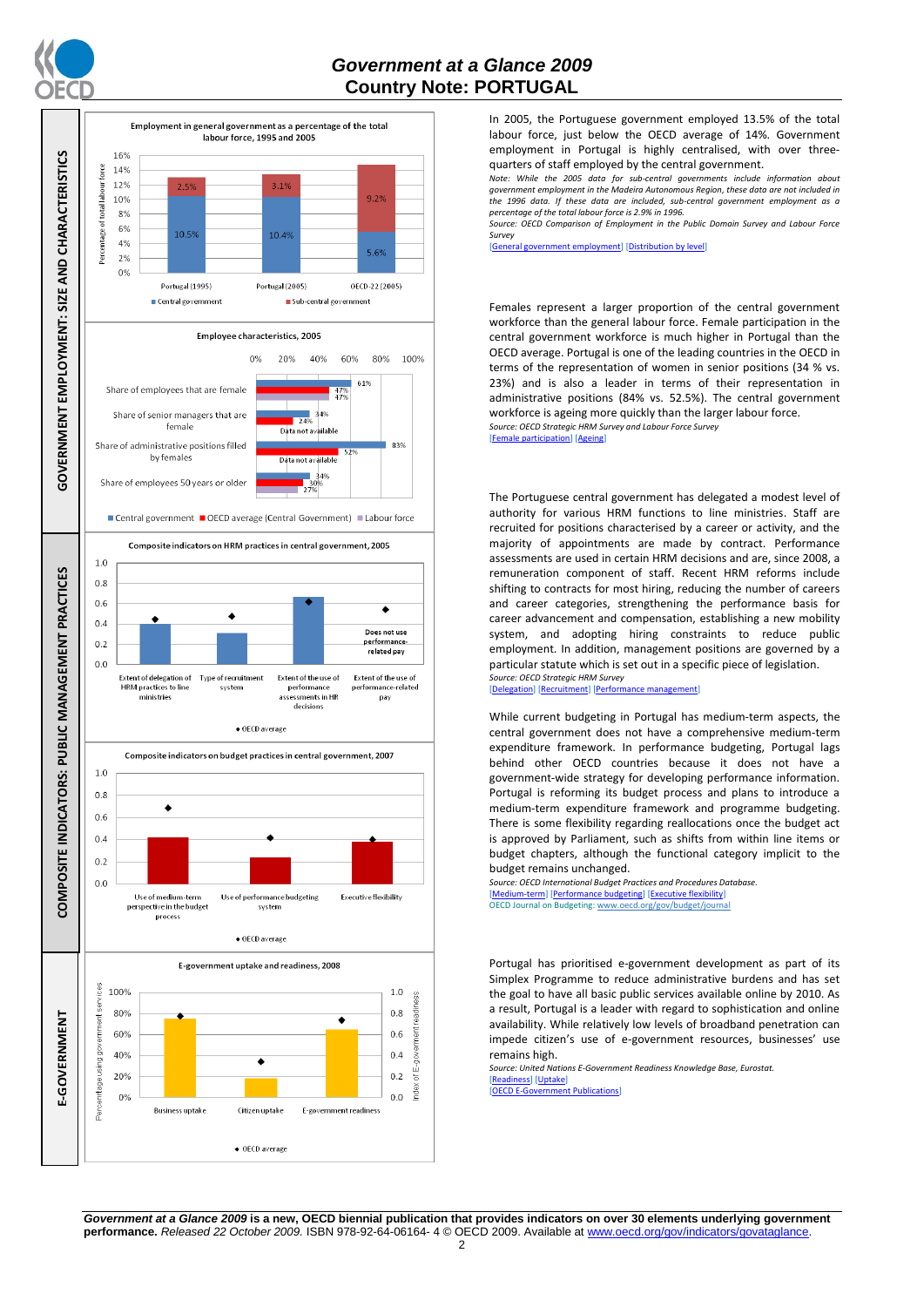

REGULATORY MANAGEMENT **REGULATORY MANAGEMENT**

**Types of information central government decision makers are required to disclose and level of transparency, 2009**

| INTEGRITY | <b>Requirements for disclosure</b>                                                            | President | Prime<br>Minister | Minister  | ower House<br>egislators. |
|-----------|-----------------------------------------------------------------------------------------------|-----------|-------------------|-----------|---------------------------|
|           | <b>Assets and liabilities</b>                                                                 | <b>DP</b> | <b>DP</b>         | <b>DP</b> | <b>DP</b>                 |
|           | Loans                                                                                         | <b>DP</b> | <b>DP</b>         | <b>DP</b> | <b>DP</b>                 |
|           | Sources and level of income                                                                   | <b>DP</b> | <b>DP</b>         | <b>DP</b> | <b>DP</b>                 |
|           | Outside positions                                                                             | <b>NA</b> | <b>NA</b>         | <b>NA</b> | <b>DP</b>                 |
|           | Gifts                                                                                         | <b>DP</b> | <b>DP</b>         | <b>DP</b> | <b>DP</b>                 |
|           | Previous employment                                                                           | <b>DP</b> | <b>DP</b>         | <b>DP</b> | DP                        |
|           | D= Disclosed; DP= Disclosed and publicly available; ND= Not<br>disclosed; NA= Not applicable. |           |                   |           |                           |

**Requirements for Regulatory Impact Analysis (RIA) processes used by central governments**

|                                                                  | 2005 | 2008                         |  |
|------------------------------------------------------------------|------|------------------------------|--|
| Quality reviewed by body external<br>to Ministry preparing rules | No   | Yes                          |  |
| Required for draft primary laws                                  | No   | Only for major<br>regulation |  |
| Required for draft subordinate<br>regulations                    | No   | No                           |  |
| Required to quantify costs                                       | No   | Always                       |  |
| Required to quantify benefits                                    | No   | In other<br>selected cases   |  |
| Required to publicly release results                             | No   | No                           |  |

**Extent of programs for reducing administrative burdens at the central level of government**

|                               | 1998 | 2005 | 2008 |
|-------------------------------|------|------|------|
| Explicit programme exists     | No   | No   | Yes  |
| Includes quantitative targets | No   | N٥   | Yes  |

Compared to other OECD countries, Portugal requires key elected officials from the central government executive and legislative branches to disclose and make publicly available a significant amount of information regarding their private interests. Members of the Executive branch are prohibited from holding outside positions. *Source: OECD Survey on Integrity* [\[Disclosures\]](http://dx.doi.org/10.1787/724123642681)

The 2005 and 2008 surveys of Indicators of Systems of Regulatory Management examined the extent of governance practices designed to improve the quality of regulation in OECD countries. Among the most important practices are: the use of regulatory impact analysis (RIA) to assess the cost and benefits of new regulation and the institutional oversight of the quality of regulations; and the design of programs to reduce the costs of administrative activities on business and citizens.

Portugal has developed policies for better regulation over the past several years. In 2006, it launched the Simplex Programme for the reduction of administrative burdens on business and citizens. Since then, the government has set a quantitative target to reduce burdens on businesses (which should be met in 2012) and has extended the programme to local governments. The *Legislar Melhor* Programme, launched in 2006, covers a range of tools to improve the quality of regulation, including the first steps towards *ex ante* impact assessment through a test to assess the expected administrative costs of planned regulation.

*Source: OECD Survey on Regulatory Management.*

[\[RIA\]](http://dx.doi.org/10.1787/724045144354) [\[Administrative simplification\]](http://dx.doi.org/10.1787/724058851054) Regulatory Management Indicators[: www.oecd.org/regreform/indicators](http://www.oecd.org/regreform/indicators)

EU 15 reviews on Regulatory Reform: <u>www.oecd.org/gov/regref/eu15</u><br>Background reports on Regulatory Reform: <u>www.oecd.org/regreform/backgroundreports</u>